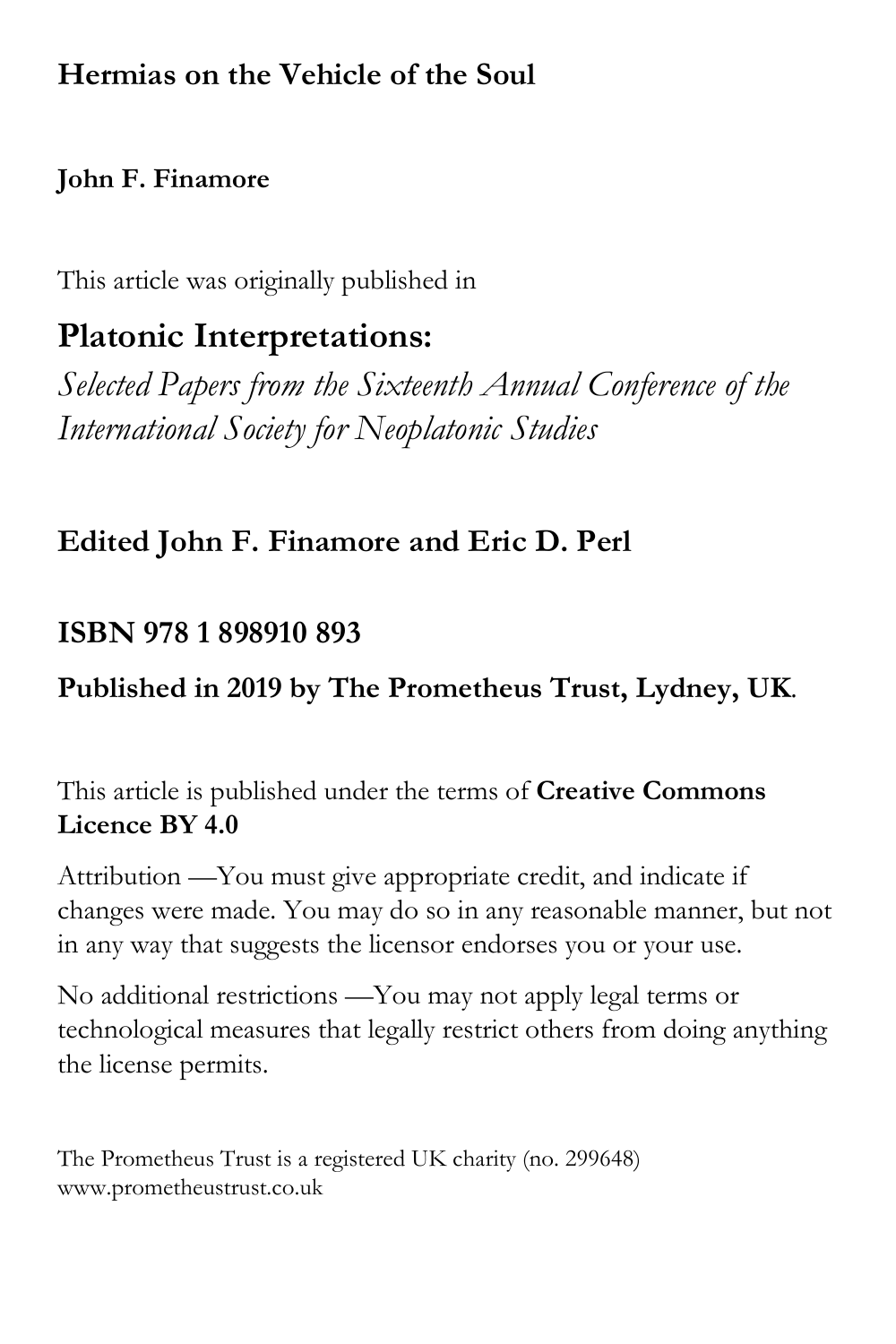### Hermias on the Vehicle of the Soul

#### John F. Finamore

 In an article on the doctrine of the vehicle of the soul in the writings of the Neoplatonic philosophers Synesius, Hierocles, Proclus, and Hermias, Aujoulat argued that Hermias' doctrine differed from those of Proclus.<sup>[1](#page-1-0)</sup> If this were true, one would expect to find in Hermias' commentary psychological doctrines at variance with the Procline/Syrianic view. In this paper I will test this hypothesis and argue that there is no significant difference between the doctrines of Syrianus/Proclus and Hermias.

 The question of the degree of originality of Hermias' commentary has been a topic in a long debate.<sup>[2](#page-1-1)</sup> Damascius (c. 458-c. 538 C.E.), who studied under Hermias and Hermias' sons Ammonius and Heliodorus, takes a rather dim view of his former teacher, writing that, although he was a diligent worker, "he was not exceedingly keen-minded, nor was he a discoverer of demonstrative arguments or a noble seeker of truth" (*Philosophical History* Fr. 54.9-11 Athanassiadi).<sup>[3](#page-1-2)</sup> For Damascius, Hermias was in no way an original thinker.<sup>[4](#page-1-3)</sup> Zeller and Praechter believed that Hermias was merely copying what Syrianus had said,<sup>[5](#page-1-4)</sup> and most modern scholars have followed their lead. More recently, scholars such as Moreschini and Bernard have argued that there is more originality in the commentary than has been thought.<sup>[6](#page-1-5)</sup> Most

<span id="page-1-0"></span> $<sup>1</sup>$  Aujoulat (1991).</sup>

<span id="page-1-1"></span> $2$  On this topic, see especially Baltly and Share (2018) 10-16.

<span id="page-1-2"></span><sup>&</sup>lt;sup>3</sup> All translations are my own.

<span id="page-1-3"></span><sup>4</sup> Moreschini (1992) 452 argues that even if we should take Damascius' statement with a grain of salt, Damascius is not speaking about Hermias as a writer but rather as a teacher. I am not convinced that such a distinction can be maintained, especially since Damascius (however prejudiced he might have been) is nonetheless referring to Hermias' intellectual abilities generally and so would include his written works.

<span id="page-1-4"></span><sup>5</sup> Zeller (1865) 747–50; Praechter (1912).

<span id="page-1-5"></span><sup>6</sup> Moreschini (2009) 521–2; Bernard (1995) 220–224. See also Roskam (2014) 184 note 25 and Longo (2005) 47-48 note 42. For arguments against Moreschini and Bernard, see especially Manolea (2004) 50-59. For further background and texts, see Di Pasquale Barbanti (1998) 217-218 note 27.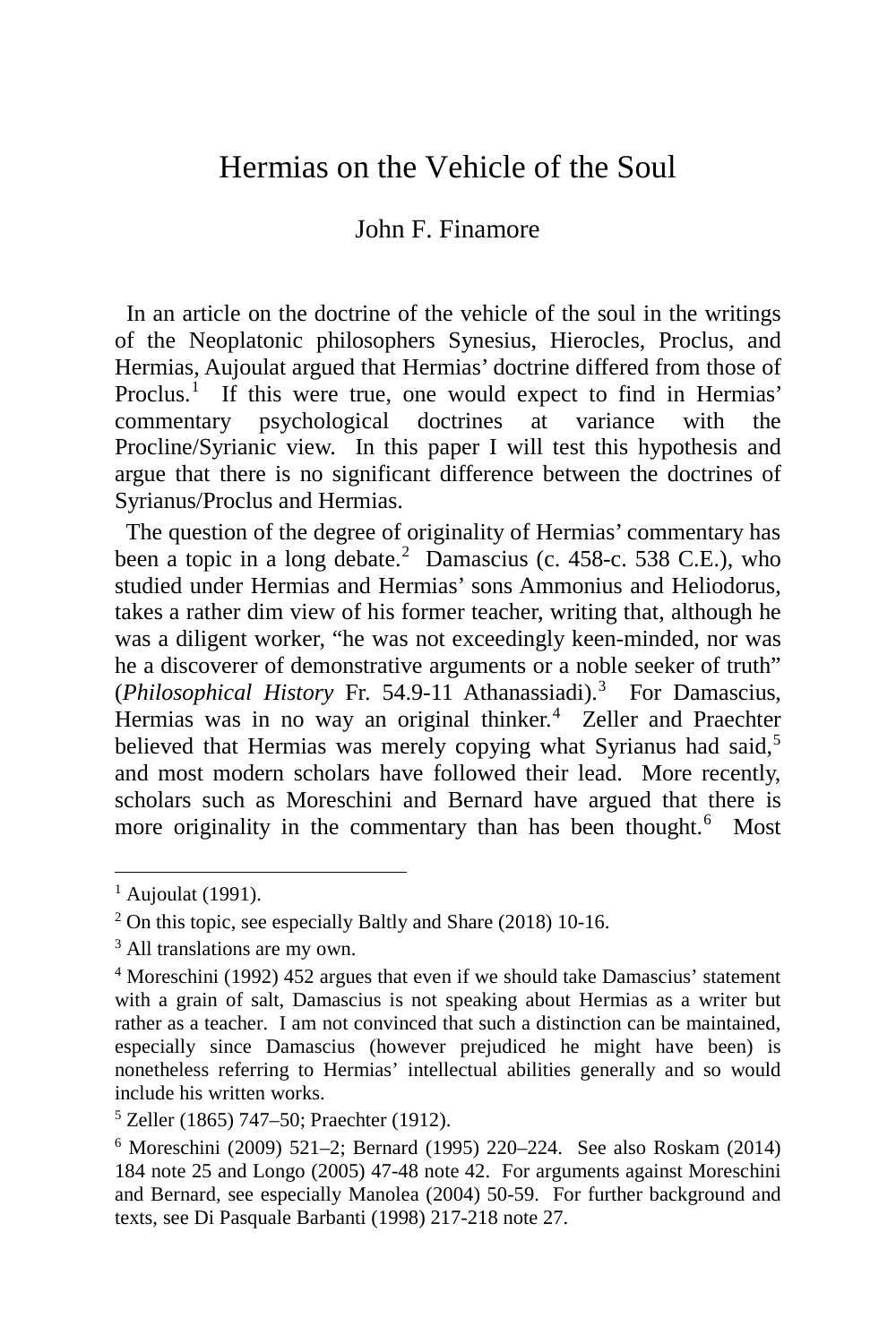recently, Baltzly and Share have argued that the question is insoluble for several reasons, most especially because we do not possess other works of Hermias to which to compare any doctrines that might be his in the *Phaedrus* commentary. They do state, however, that parts of the commentary can be compared to Syrianus' doctrines known from his *Metaphysics* commentary and from Proclus' allusions to Syrianus' doctrines.[7](#page-2-0) In what follows, I will use Proclus' writings to show that the doctrine of the vehicle is common to Syrianus, Proclus, and Hermias.

The doctrine of the two vehicles of the soul

 The doctrine of the vehicle's soul is one that provoked disagreement among Neoplatonists. Porphyry thought that the soul's vehicle was an assortment of envelopes collected from the cosmos as the rational soul descended through the cosmos to its life in a mortal body on earth. For Porphyry, the soul vehicle was temporary, and the envelopes were returned to their original places in the cosmos during the soul's reascent. Iamblichus objected and argued instead that the vehicle was an ethereal body fashioned by the Demiurge and thus was immortal. It accompanied the rational soul on its descent to and ascent from the realm of generation. Syrianus, as Proclus tells us, took a different position. For him there were two separate vehicles. One was ethereal and immortal, and the other was made of elemental envelopes collected during descent and sloughed off during ascent.<sup>[8](#page-2-1)</sup>

 It has been argued that Hermias accepted Syrianus' position on the vehicle. Sarah Klitenic Wear,<sup>[9](#page-2-2)</sup> has compared a section of Hermias' commentary (135.14-138.9) with Proclus' works, especially the commentary to the *Timaeus*, and has shown that the Alexandrine philosopher accepts the two-vehicle doctrine of Syrianus. I have also argued for a close connection between Hermias' doctrine of the

<span id="page-2-0"></span><sup>7</sup> Baltzly and Share (2018) 12-16. Taormina (2012) presents an interesting case in which Proclus maintains a theory of transmigration into animals that differs from that of Syrianus and Hermias. This would be an example of the unity of Hermias and his master's thought against an early doctrine of Proclus in the *Republic* commentary.

<span id="page-2-1"></span><sup>8</sup> Proclus, *In* Tim. III.234.9-238.26. For the differing doctrines of the vehicle of the soul, see Finamore (1985), especially 11-27 and 168-169 and Di Pasquale Barbanti (1998) 228-237.

<span id="page-2-2"></span><sup>9</sup> Wear (2019) esp. 107-110.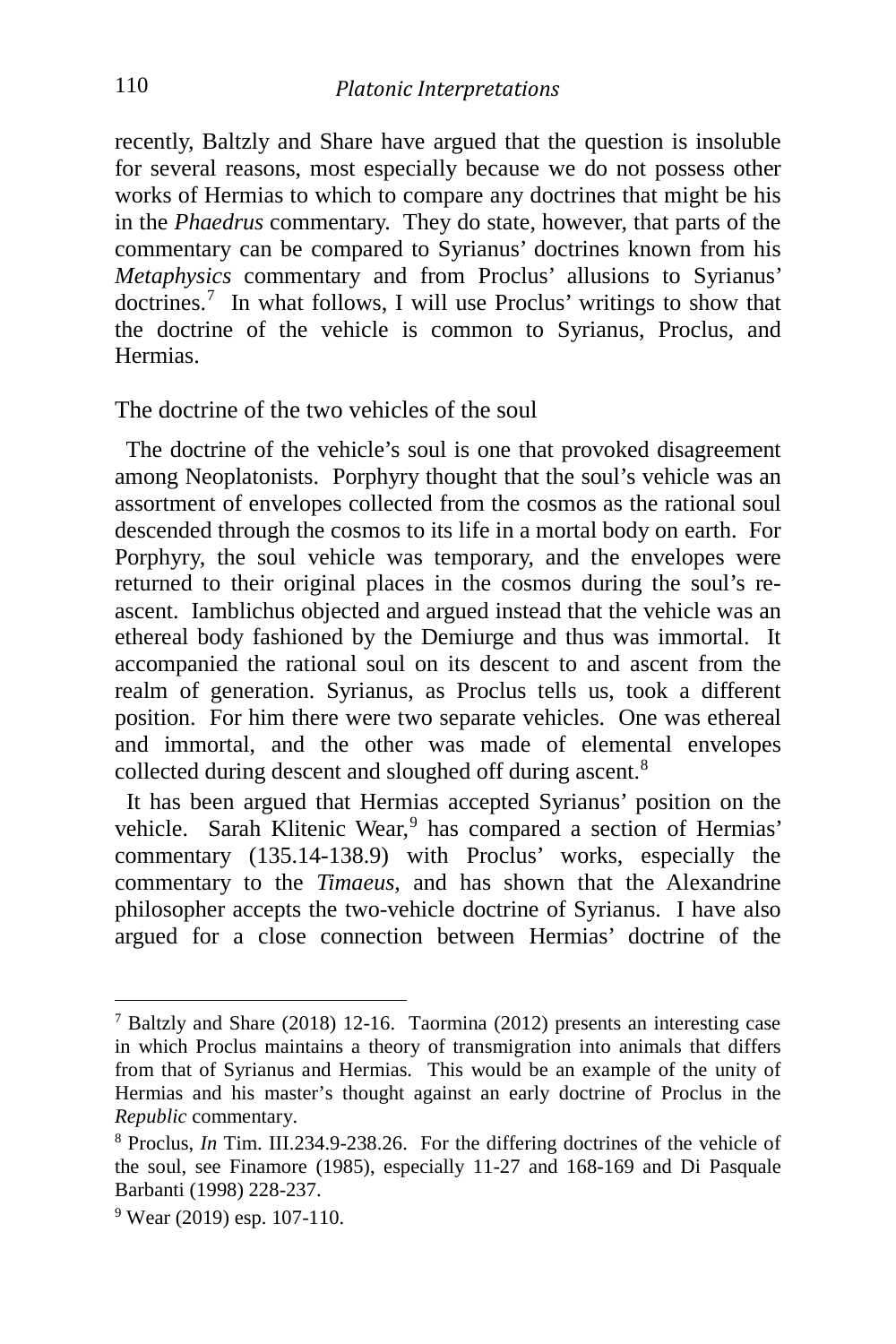pneumatic (or lower, mortal) vehicle of the soul with that of Syrianus and Proclus. $10$ 

 Why, then, does Aujoulat believe that Hermias' doctrine is original? His thesis is tied in with the philosophy of Hierocles and Synesius and the role of daemons therein. Aujoulat calls Hermias' doctrine "an example of originality."<sup>[11](#page-3-1)</sup> The originality of the doctrine, however, is limited. Aujoulat is comparing the doctrine of the vehicle in Hierocles and Hermias. Aujoulat claims that Hierocles considers the vehicle a mean between the immaterial rational soul and the corporeal body, whereas Hermias considers it a mean between gods and human souls.<sup>[12](#page-3-2)</sup> Aujoulat is not comparing Hermias to Proclus and Syrianus. It remains to be seen whether or not Hermias' position is original with regard to these two Neoplatonists.

The vehicle and the soul's descent and reascent

 Hermias conducts a brief discussion of the rational soul and its vehicle at [13](#page-3-3)5.14-138.9. As Wear shows, <sup>13</sup> Hermias has two concerns. One is to disagree with the Iamblichean thesis that the soul in its descent and ascent changes not only in its powers and activities but in its very essence as well. This doctrinal difference with Iamblichus began with Syrianus and is held also by Proclus, and so we again find Hermias in agreement with Syrianus. The second issue with which Hermias is concerned is the role of the vehicle in the descent and ascent.<sup>14</sup> According to Proclus, the rational soul in its pure, According to Proclus, the rational soul in its pure, disembodied state, dwells in its immortal ethereal vehicle. It is this vehicle that allows the soul to embark on its connate star, its ethereal vehicle attached to the star's ethereal vehicle. The pneumatic vehicle, being made up of envelopes from the four elements, is mortal and makes the soul a citizen of the cosmos, allowing it to descend to the

<span id="page-3-0"></span><sup>10</sup> Finamore (2019) 44-47.

<span id="page-3-1"></span><sup>&</sup>lt;sup>11</sup> Aujoulat (1991) 309: "trait d'originalité."

<span id="page-3-2"></span><sup>&</sup>lt;sup>12</sup> Aujoulat (1991) 309. The distinction that Aujoulat creates is ephemeral, however. The two vehicles are intermediaries in both senses. The vehicles carry the rational soul (which is completely without body) through the cosmos to the corporeal body, but they also provide the means of conveyance between embodied human souls on their ascent to the gods. Indeed, the two properties are the same, the one seen as the soul descends and the other as it ascends again.

<span id="page-3-3"></span><sup>13</sup> Wear (2019) 101.

<span id="page-3-4"></span> $14$  For what follows, see Finamore (2019) 44-47.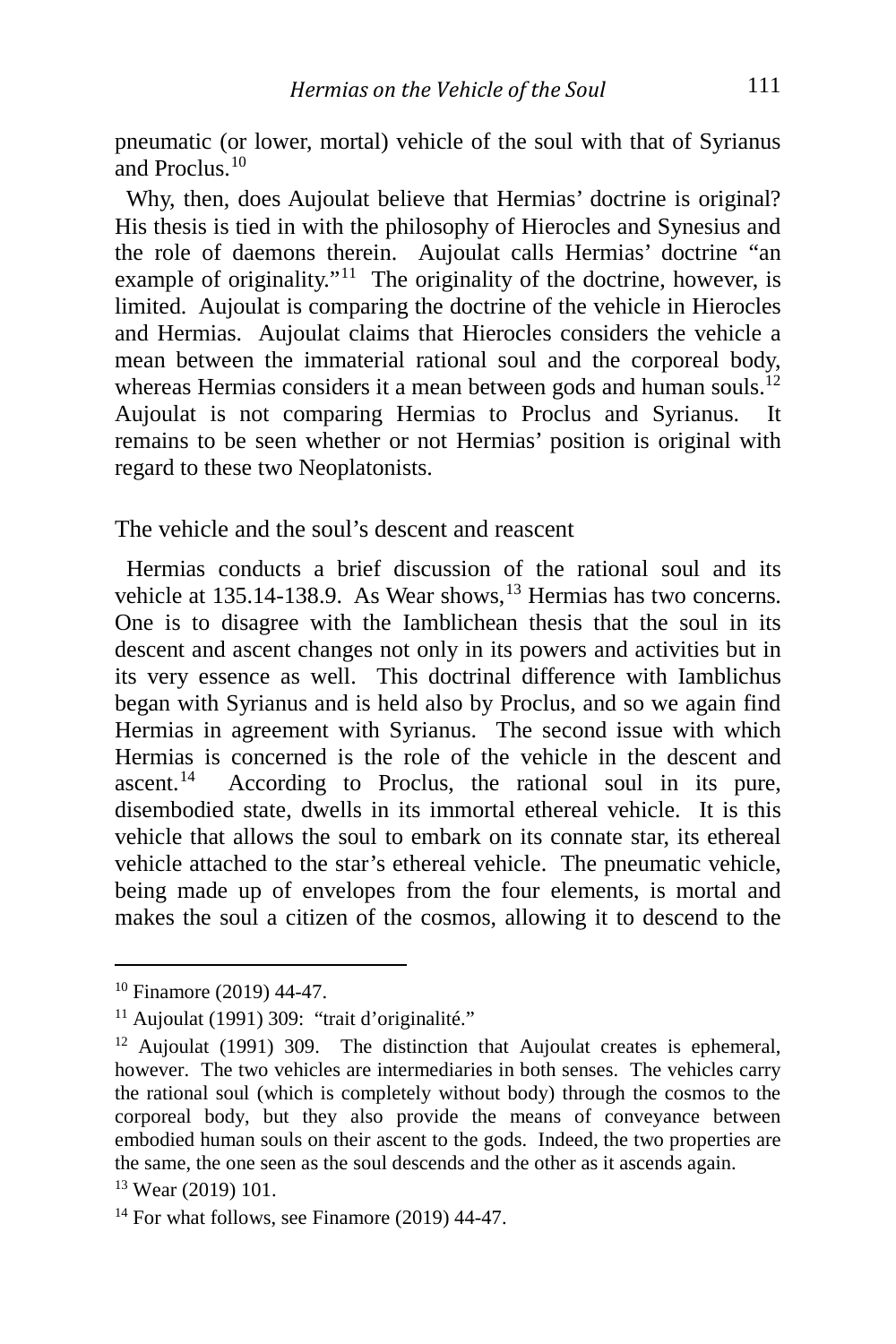Moon and below. Finally, that pneumatic vehicle takes on the corporeal body, allowing the person to live a life on earth. All three entities (both vehicles and the corporeal body) are present in Hermias' account.[15](#page-4-0)

Beginning at 136.18, Hermias interprets *Phaedrus* 246c2-4:

[The soul] that has shed its wings is carried along until it takes hold of something solid, where it settles and takes on an earthy body. (ἡ δὲ πτερορρυήσασα ϕέρεται ἕως ἂν στερεοῦ τινος ἀντιλάβηται, οὗ κατοικισθεῖσα, σῶμα γήϊνον λαβοῦσα.)

According to Hermias, this solid, earthy body is the corporeal body and not the immortal vehicle, which is not three-dimensional but rather two-dimensional because it is a subtle, immaterial body (being ethereal and so without the depth of corporeal objects).<sup>16</sup> Thus, Hermias says, we should take care not to pollute the immortal vehicle with matter (136.29-30):

[Plato] advises us not to deepen the two-dimensional [vehicle] $17$ and not to make it earthy and wet<sup>[18](#page-4-3)</sup> through  $\lceil$ living] a base life. (παρακελεύεται μὴ βαθύνειν τὸ ἐπίπεδον καὶ ποιεῖν αὐτὸ γεῶδες καὶ ἔνικμον διὰ τῆς ῥυπαρᾶς ζωῆς).

Thus, the soul's descent is brought on by a desire for materiality caused by base living. Hermias contrasts the human soul's desire for a corporeal body with the pure relationship between the gods and their ethereal bodies (which would, of course, be like the relationship of the good soul with its vehicle). $19$ 

<span id="page-4-0"></span><sup>15</sup> For the doctrine of Syrianus and Proclus, see Proclus, *In* Tim. III. 236.31- 238.26, 284.16-285.16, and 297.21-299.4. For more on the three "bodies," see Finamore (forthcoming).

<span id="page-4-1"></span><sup>16</sup> See also Aujoulat (1991) 304-305 and Wear (2019) 107-108. For the Pythagorean sense of the word ἐπίπεδον, see Majercik (1989) 181.

<span id="page-4-2"></span><sup>17</sup> Fr. 104 of the *Chaldaean Oracles*.

<span id="page-4-3"></span><sup>&</sup>lt;sup>18</sup> For moisture being the cause of heaviness and descent, see 166.15-18, where Hermias explains that Plato calls the descending souls "below the surface" (ὑποβρύχιαι, Phdr. 248a7) because they are either dragged down by their desire for the realm of generation or their vehicle has become wet (τοῦ ὀχήματος λοιπὸν ἐνίκμου γενομένου, 166.16-17).

<span id="page-4-4"></span><sup>19</sup> Wear (2019) 108 points out that Hermias' interpretation is similar to Proclus' in *In Tim*. III.320.14ff.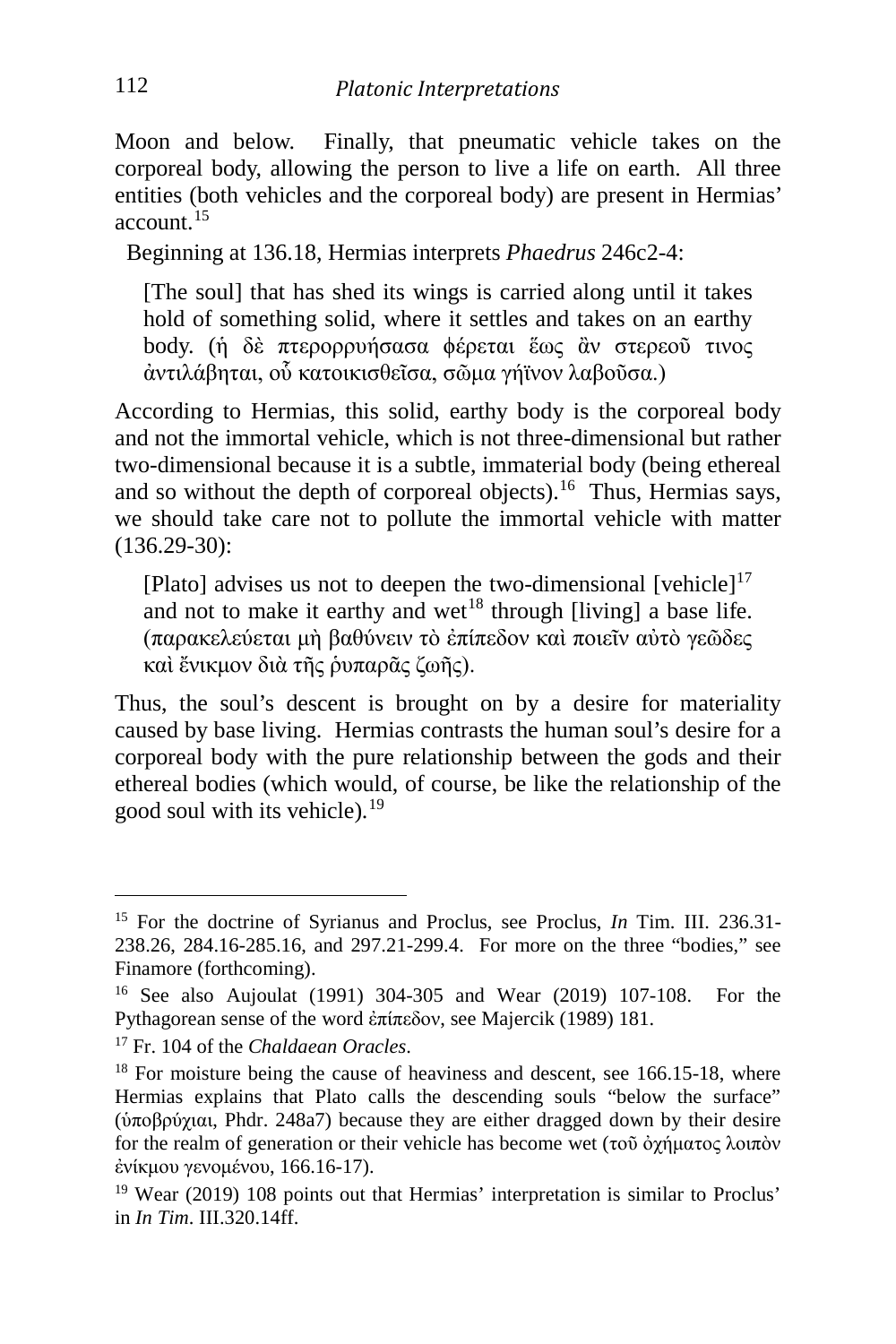Hermias reiterates this point at 138.2-9, where he states that the ethereal vehicles of the planetary gods run easily (εύτρογα, 138.2) and are attached from eternity in a most appropriate fashion to the gods' souls (τὰ ἐξηρτημένα σώματα αὐτὰ δι' ἐπιτηδειότητα προσεληλυθέναι ταῖς ἀστρῴαις ψυχαῖς ἐξ ἀιδίου, 3-4). In the case of the gods, the soul does not go to the body (i.e., to the gods' vehicle) and give itself, as our souls do, for the completion of life (138.4-6). Plato had written that we imagine the gods as eternally joined together with their bodies (*Phdr*. 246c7-d2, τὸν ἀεὶ δὲ χρόνον ταῦτα συμπεϕυκότα). Hermias explains (138.6-9):

For the term "joined together" (συμπεφυκότα) demonstrates this point. For the bodies of the gods do not have a life that is acquired, as ours are, but rather they possess a connate life that is essentially connected to them from eternity. (οὐ γὰρ ὥσπερ τὰ ἡμέτερα σώματα ἐπίκτητον ἔχει τὴν ζωὴν, οὕτω καὶ τὰ θεῖα, ἀλλ' ἔχει ἐξ ἀιδίου συνουσιωμένην ἑαυτοῖς σύμϕυτον ζωήν.)

Thus, whereas we human beings do have an intimate relationship with our ethereal vehicles that is similar to that of the gods with theirs, our connection to the body is not the same. It separates us from what we essentially are, rather than bringing us closer to it. Thus the gods have no descent and passions, but we do.[20](#page-5-0) 

Daemons and the vehicle

 So far we have seen that Hermias' does adopt a doctrine of the vehicle. A problem that arises, however, is that nowhere in the commentary does Hermias use the term "pneumatic vehicle;" he does not even use the adjective "pneumatic." He does, however, make use of the word *pneuma*, and that noun refers to the second vehicle, as we shall see. The problem of Hermias' doctrine comes to a head in the role of the vehicle in Hermias' demonology.

<span id="page-5-0"></span><sup>20</sup> Cp. *In Phdr*. 150.21-151.10, where Hermias contrasts the ethereal vehicles of the gods, which easily ascend into the Intelligible, with ours, which can become heavy and weigh us down so that we instead descend into generation. He differentiates the ethereal vehicle (the chariot in the myth) from the recalcitrant horse, which he interprets as a faculty that drives us toward the realm of generation (ἡ γενεσιουργὸς ἐν ἡμῖν δύναμις, 151.6-7). In Platonic terms, this would be the irrational soul; for Proclus, the beginnings of the irrational soul are housed in the pneumatic vehicle. For Proclus, see *In Tim*. III.236.31-237.31 (discussed below).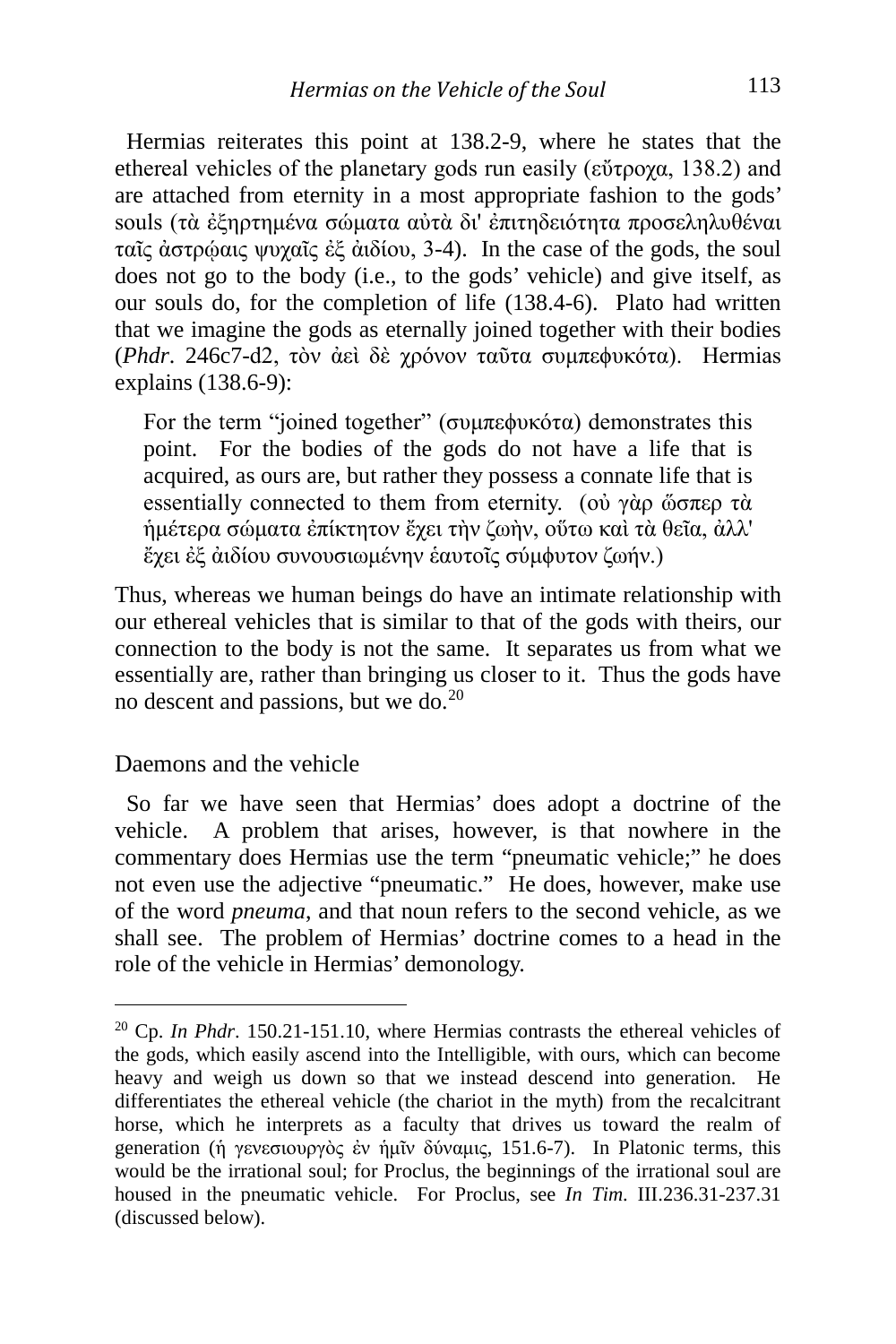Daemons come into the picture in the *Phaedrus* because Socrates mentions at 242b8-c3 that he was restrained from leaving Phaedrus by his daimonion:

When I was about to cross the river, my good fellow, II became aware of] the daimonion (the sign accustomed to be present to me), for it always holds me back from what I am about to do, and I seemed to hear a certain voice on this very spot, which does not allow me to go away until I make expiation because I have offended in some way against a divine being. ('Ηνίκ' ἔμελλον, ὠγαθέ, τὸν ποταμὸν διαβαίνειν, τὸ δαιμόνιόν τε καὶ τὸ εἰωθὸς σημεῖόν μοι γίγνεσθαι ἐγένετο--ἀεὶ δέ με ἐπίσχει ὃ ἂν μέλλω πράττειν--καί τινα ϕωνὴν ἔδοξα αὐτόθεν ἀκοῦσαι, ἥ με οὐκ ἐᾷ ἀπιέναι πρὶν ἂν ἀϕοσιώσωμαι, ὡς δή τι ἡμαρτηκότα εἰς τὸ θεῖον.)

This mention of Socrates' daimonion leads Hermias to discuss the role of daemons in Neoplatonic metaphysics and to explain why the daimonion prevents actions and how it does so (69.28-74.16).

 The topic of the daimonion is common in the Platonic tradition. Plutarch of Chaeronia, Apuleius of Madaura, and Maximus of Tyre all wrote treatises about the daimonion, and there are similarities between their treatises and Hermias' account.<sup>21</sup> To begin with, the daimonion is identified as Socrates' personal daemon. Such a daemon makes an appearance in both the Myth of Er in the *Republic* (620d6-e1), where Lachesis assigns the daemon to each soul who has just chosen a life, and also in the *Phaedo* myth, where Plato says that this daemon leads the soul that has just arrived in Hades to the place of judgment (107d5 e1). Hermias writes that not all have knowledge of their guardian daemon, but Socrates of course does. Thus Socrates knew that his daemon worked for his benefit by dissuading him from certain courses of action.

 The crucial problem that arises for Hermias in the Platonic text is that Socrates *hears* the voice of the daemon. Since daemons, unlike human beings, do not have sense organs including the organ of speech, how can Socrates hear them speak? Hermias embarks upon a response to

<span id="page-6-0"></span><sup>21</sup> See Apuleius, *On the God of Socrates* XIII.147-XX.167; Plutarch, *De Genio Socratis* 579D-582C; Maximus of Tyre, *Dissertationes* VIII and IX. For these Middle Platonic accounts of the daimonion specifically and of demonology generally, see Finamore (2014). For Hermias' demonology, see Manolea (2014) 74-76 and Moreschini (2019) 160-165. For the topic in Proclus, see Addey (2014).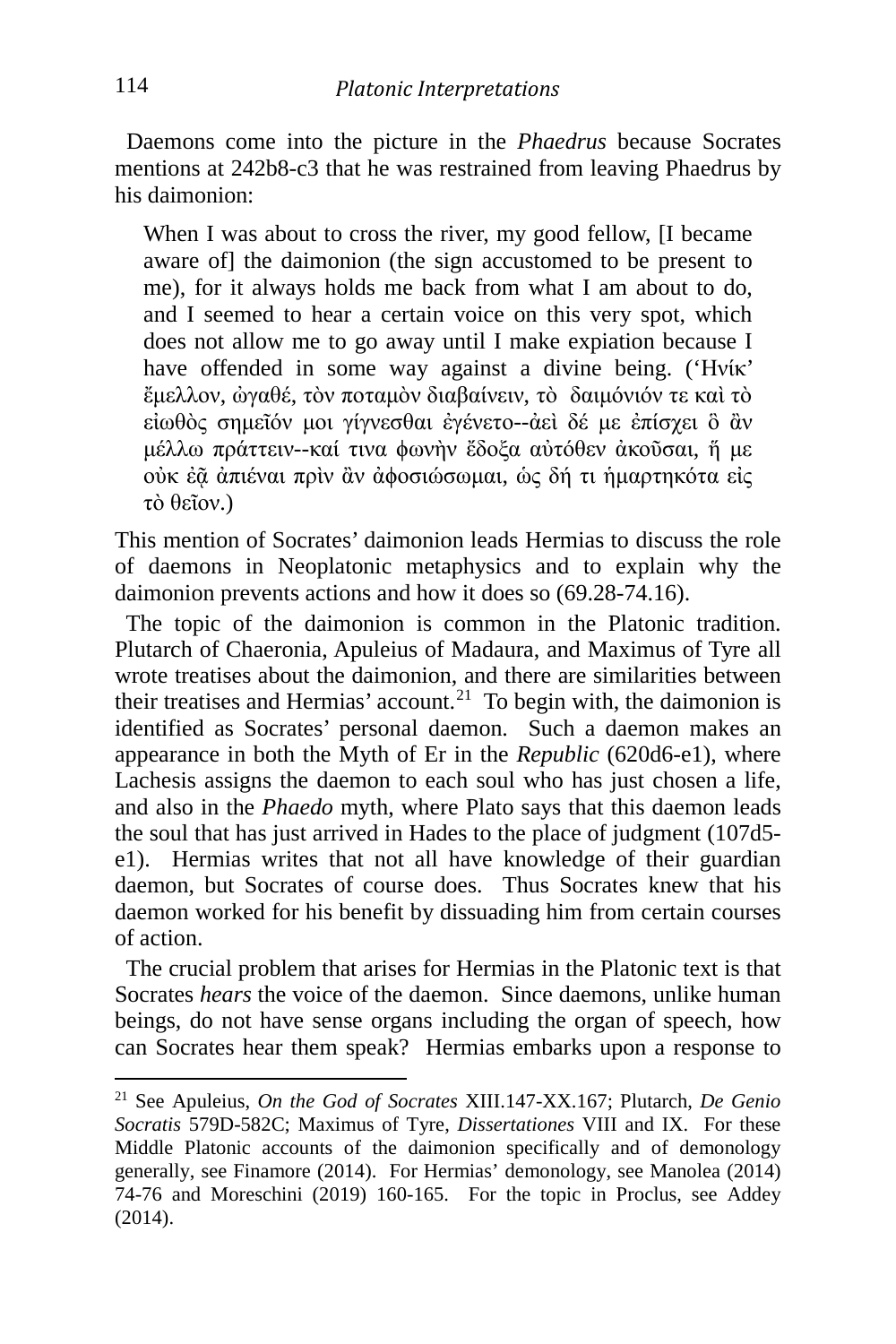this question at 72.26. In cases of human perception, he says, two events occur: our sense organs are affected in some way and we ourselves have knowledge or awareness (γνῶσις αὐτοῦ τοῦ πάθους, 72.28-29) of this affection as it occurs.<sup>22</sup> In the case of daemons and the other superior classes (angels, heroes, etc.) there is no affection of the body since there is no sense organ, but there is knowledge (72.29- 73.1). Hermias gives also the specific example of the Sun, and here he brings in the god's vehicle (73.1-6):

And one must say that the body of the Sun does not perceive through affections (for the discussion concerns perception, and perception [takes place] around bodies) but is capable of knowing [what is perceived] wholly through its whole body; its sight is holistic and its hearing is holistic. Whenever our vehicle too, being radiant and pure after its separation from this [corporeal] body, is capable of perceiving wholly through its whole self, it both sees holistically and hears holistically. (Καὶ ῥητέον ὅτι διὰ μὲν πάθους οὐκ αἰσθάνεται τὸ σῶμα τοῦ ἡλίου (περὶ γὰρ αἰσθήσεως ὁ λόγος, ἡ δὲ αἴσθησις περὶ σῶμα), ἀλλὰ ὅλον δι' ὅλου ἐστὶ γνωστικὸν καὶ ὅλον ὄψις ἐστὶν καὶ ὅλον ἀκοὴ, ὁπότε καὶ ἡμῶν μετὰ τὴν ἀπαλλαγὴν τοῦ σώματος τούτου τὸ ὄχημα λαμπρὸν ὂν καὶ καθαρὸν ὅλον δι' ὅλου ἐστὶν αἰσθητικὸν καὶ κατὰ πᾶν ὁρᾷ καὶ κατὰ πᾶν ἀκούει.)

Hermias' point is that since the gods and superior classes do not have sense organs or corporeal bodies, they (unlike us when we are embodied) do not receive sense information in separate packets (sight data from here, hearing data from there, etc.) but rather have a holistic method of perception. Indeed, it is not really perception at all, and so Hermias uses terms for knowing (γνῶσις, γνωστικός). This is especially relevant in the case of the Sun, who (Proclus informs us) as an encosmic god has no pneumatic vehicle but only an ethereal one.<sup>[23](#page-7-1)</sup>

<span id="page-7-0"></span><sup>22</sup> *In Phdr.* 72.26-29: ἐϕ' ἡμῶν ὅταν δι' αἰσθήσεως γινώσκωμεν, δύο συμβαίνει· καὶ πάθος περὶ αἰσθητήριον ἡμῶν οἷον περὶ τὴν κόρην ἢ περὶ ἄλλο τι αἰσθητήριον, καὶ γνῶσις αὐτοῦ τοῦ πάθους.

<span id="page-7-1"></span><sup>23</sup> See Proclus, *Platonic Theology* III.5, 18-19, where he (most probably following Syrianus) posits that gods have only the ethereal vehicle, the superior classes have both the ethereal and pneumatic vehicles, and human souls have both as well as a corporeal body. See the notes of Saffrey and Westerink (2003) 113- 114. They compare Proclus' doctrine here with that of *In Tim*. 296.7-299.9. For Proclus on these three bodies, see Finamore (2018), Chlup (2012) 104-105, and Siorvanes (1996) 131-133.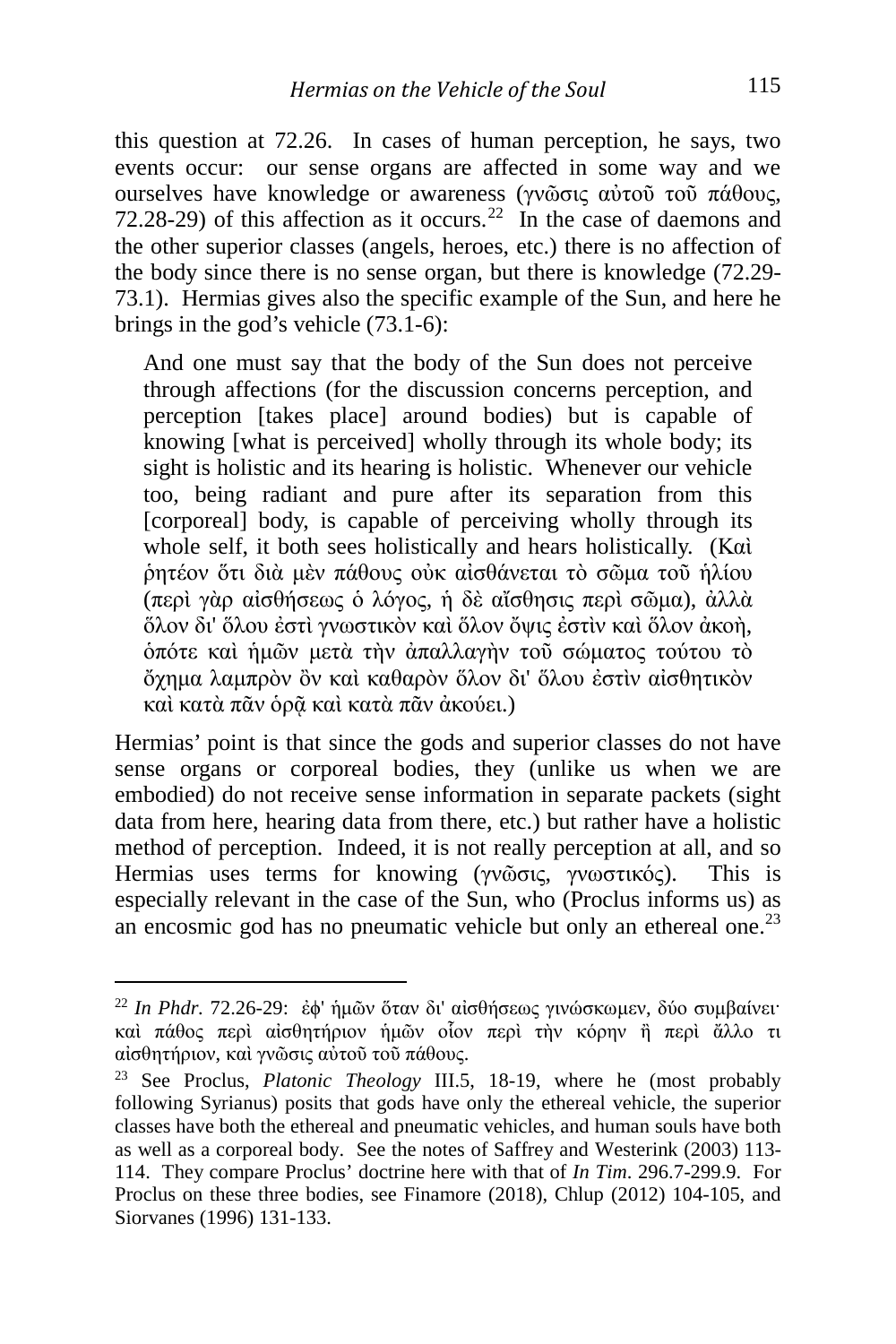Thus, his "perception" is a species of γνῶσις, a taking in as a unitary whole of what to us is partial and fragmented. This is akin to what we human souls can do when we separate from our bodies (after death or in a theurgic ritual): ascending to Intellect in our ethereal vehicle and seeing things as they are as a whole all at once. As Baltzly and Share note, the epithets "radiant and pure" make clear that we are talking about a soul that is fully purified from its corporeal and pneumatic bodies. $24$  Thus, the gods always and we sometimes transcend Thus, the gods always and we sometimes transcend perception as a means of understanding what embodied souls perceive.

 Having now explained how the superior classes receive perceptions, Hermias goes on to explain how they transmit perceptible messages to us. He begins by stating that they do not produce our sort of speech because they have no speech organs or need of a physical medium (such as air or water) to carry the sounds  $(73.12-14)$  Just as their perception differed from ours, being a kind of knowing rather than a being affected (γνωστικὸν καὶ οὐ παθητικὸν, 73.14-15), so too their means of transmitting the message must differ from ours. Hermias compares their messages to the Sun's heat (73.16-20):

For it is transmitted by them in one way, but the recipient receives it in another. Just as although the Sun itself does not cause burning but has a heat in it that is life-giving, lifeengendering, and mild, the air receives light from it by being affected and burned, so also although there is a certain harmony and a different kind of voice in them, we hear it by being affected. (῎Αλλως γὰρ παρ' αὐτῶν ἐνδίδοται, καὶ ἄλλως τὸ μεταλαμβάνον δέχεται. ῞Ωσπερ αὐτοῦ τοῦ ἡλίου μὴ ὄντος καυστικοῦ, ἀλλ' οὔσης ζωτικῆς καὶ ζωοποιοῦ θέρμης ἐν αὐτῷ καὶ ἀπλήκτου, ὁ ἀὴρ παθητικῶς δέχεται τὸ ἀπ' αὐτοῦ ϕῶς καὶ καυστικῶς· οὕτως οὖν ἁρμονίας οὔσης ἐν αὐτοῖς τινὸς καὶ ἑτέρου εἴδους ϕωνῆς ἡμεῖς παθητικῶς ἀκούομεν.)

The analogy presents a case of a substance (the Sun) that is in its essence supportive of life and gentle but is received in the corporeal world as burning and destructive. Just as the Sun's light is not actually destructive but is altered by the recipient, so too the daemon's voice is not really a voice but is perceived as such by the recipient. Making use of this difference between what is sent and how it is received, Hermias turns to the case of the daemonic voice and how we "hear" it (73.20- 25):

<span id="page-8-0"></span> $24$  Baltzly and Share (2018) 227 note 537.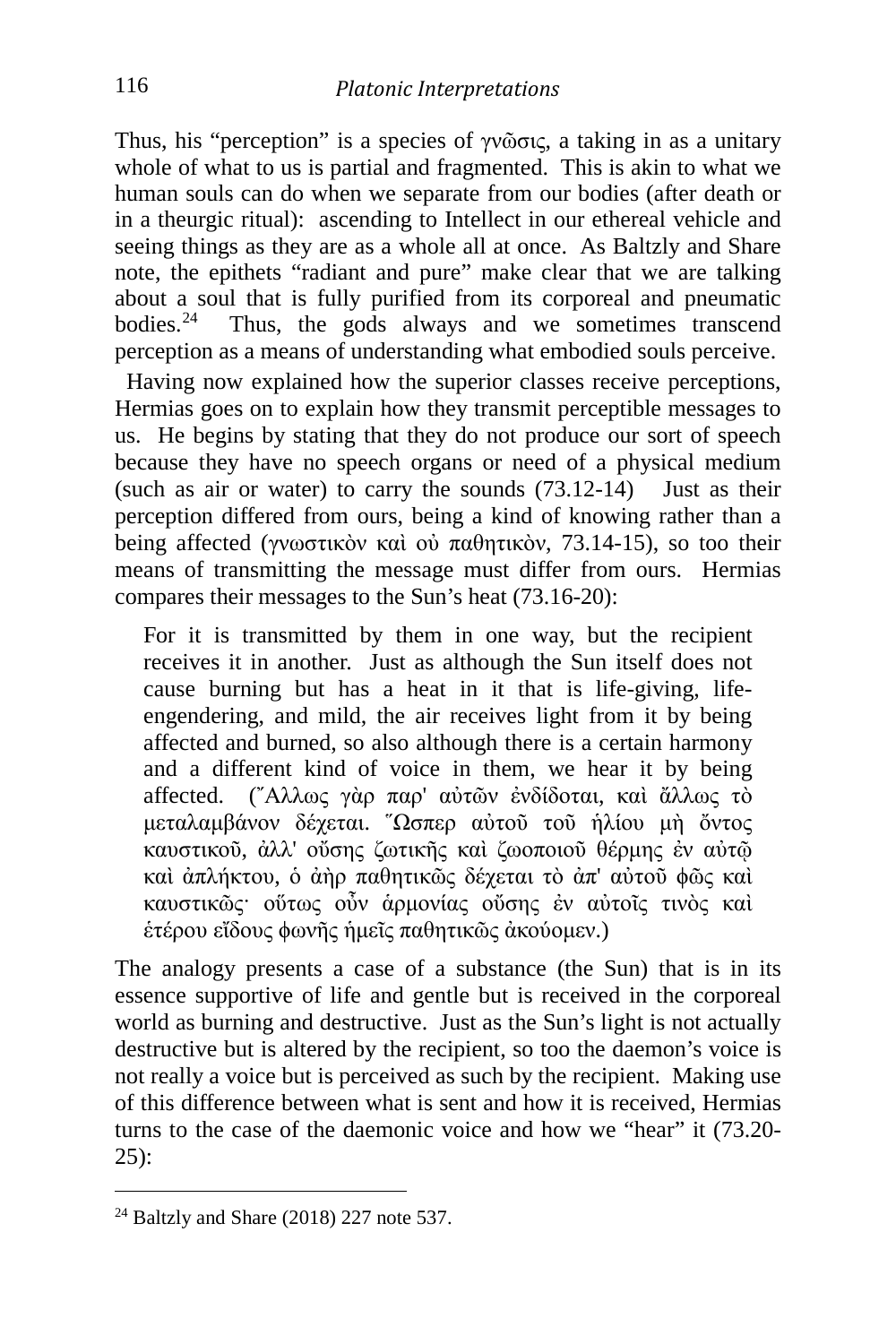We certainly do not hear them with these perceiving ears nor do we see the daemonic and divine visions with these perceiving visual organs and eyes, but since there are in the pneuma [i.e., in the pneumatic vehicle<sup>25</sup>] senses that are more akin to basic principles and more paradigmatic and purer than these senses [in the body], it is clear that the soul both sees and hears the divine images through these. (ἀκούομεν δὲ οὐ δήπου τούτοις τοῖς αἰσθητοῖς ὠσὶν, οὐδὲ ταύταις ταῖς ὄψεσι καὶ τοῖς αἰσθητοῖς ὀϕθαλμοῖς τὰς δαιμονίας καὶ θείας ὄψεις ὁρῶμεν, ἀλλ' ἐπειδὴ πασῶν τούτων τῶν αἰσθήσεών εἰσιν αἰσθήσεις ἀρχοειδέστεραι καὶ παραδειγματικώτεραι καὶ καθαρώτεραι ἐν τῷ πνεύματι, δηλονότι κατὰ ταύτας καὶ ἀκούει καὶ ὁρᾶ ἡ ψυχὴ τὰ θεῖα ϕάσματα.)

As Proclus tells us (*In Tim*. III.236.31-237.31), the soul's ethereal vehicle has the beginnings or "pinnacles" (ἀκρότητες, 236.32) of the irrational faculties, while the these ἀκρότητες are stretched out and divided (ἐκτεινομένας καὶ μεριζομένας, 237.2) in the pneumatic vehicle. Daemons and human souls share these pneumatic traces of irrational faculties (237.10-18), but we are more actively involved with our pneumatic vehicle in the irrational life (237.18-22). Proclus concludes (237.24-31):

The one unaffected sense in that [ethereal vehicle] generates one affected sense in the pneumatic vehicle, and this generates many affected ones in the oyster-like body; the one desiderative faculty in that [ethereal vehicle] brings forth many desiderative faculties in the pneuma that are separate from the oyster-like body<sup>[26](#page-9-1)</sup> and capable of being educated, and these [faculties bring forth] the final enhylic ones in this [corporeal] body.

(ἡ δ' οὖν ἐν ἐκείνῳ μία αἴ σθησις καὶ ἀπαθὴς ἐν τῷ πνευματικῷ ὀχήματι μίαν αἴσθησιν ἀπογεννᾷ παθητικήν, αὕτη δὲ τὰς ἐν τῷ ὀστρεώδει σώματι πολλὰς καὶ παθητικάς, καὶ ἡ ἐν ἐκείνῳ μία δύναμις ὀρεκτικὴ τὰς ἐν τῷ πνεύματι παρήγαγε πλείους ὀρεκτικὰς δυνάμεις ἐχούσας τι χωριστὸν ἀπὸ τοῦ ὀστρεώδους σώματος καὶ παιδεύεσθαι δυναμένας, αὗται δὲ τὰς ἐν τῷδε τῷ σώματι τελευταίας καὶ ἐνύλους.)

<span id="page-9-0"></span><sup>25</sup> Baltzly and Share (2018) 227 note 537.

<span id="page-9-1"></span><sup>26</sup> For this term for the corporeal body, see Plato's *Phaedrus* 250c6.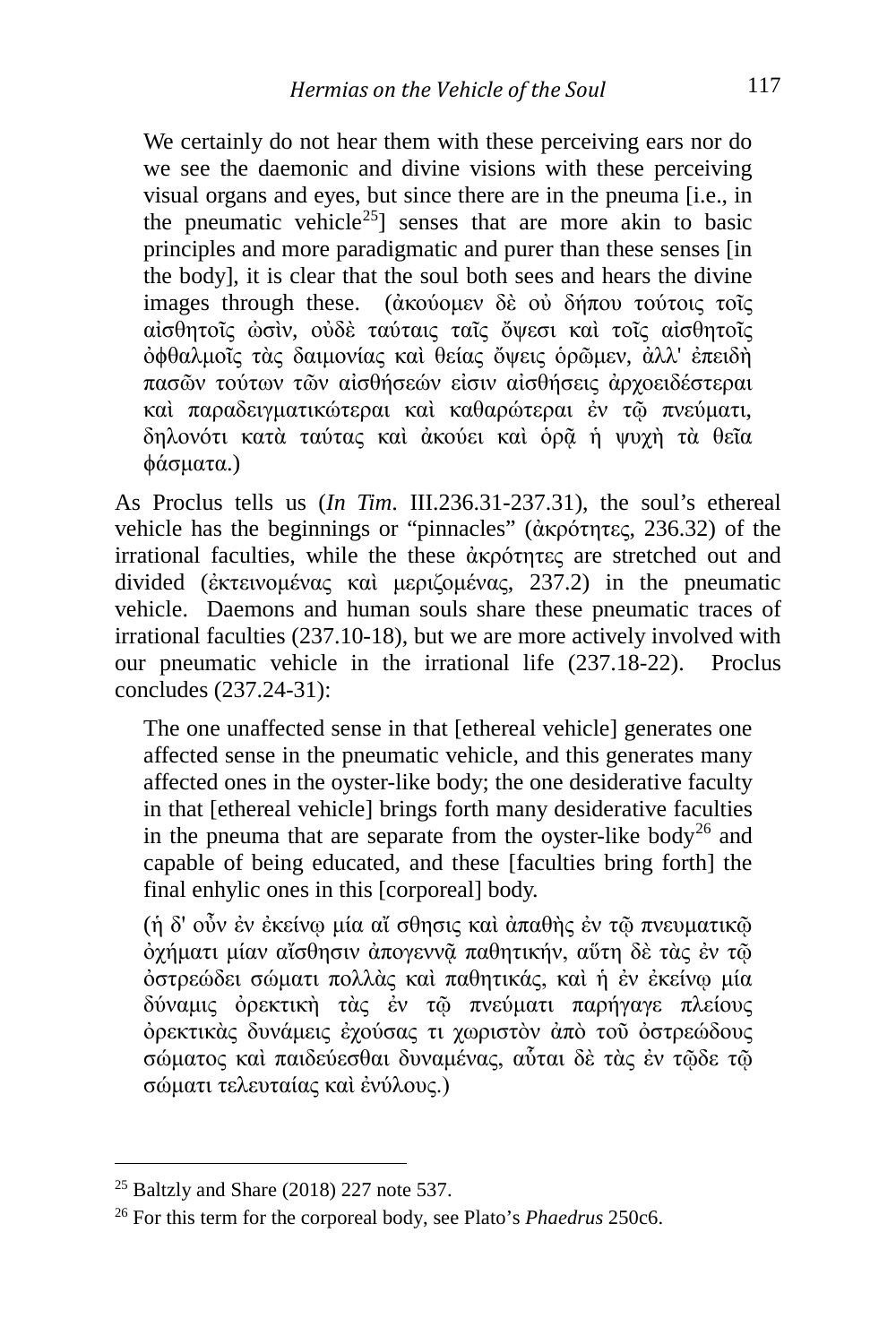Thus what is single and unaffected at the highest level is altered by the recipient pneumatic body to be affected but single; this in turn is altered by the corporeal body to become multiple and affected. The faculty in the pneumatic vehicle, as Hermias explains, is a more fundamental, purer kind of sense. Unlike perception that takes place in the ethereal vehicle, the awareness here is still partly piecemeal (we are aware of a voice and we are aware of a vision) and partly unified (a single perception), but it nonetheless differs from the multiple corporeal perceptions. It is these pneumatic senses that allow us to receive the messages from the superior classes.

 Thus far, the matter seems simple enough. The superior classes send ultra-sensible messages to the human soul, which the soul's pneumatic vehicle receives and interprets. But, as anyone who studies the later Neoplatonists knows, answers are seldom this simple. And Hermias is about to complicate the matter, as he must do if he is going to explain the role of both vehicles.<sup>[27](#page-10-0)</sup> It is necessary that both vehicles play a role. He writes (73.28-74.2):

For a community between the daemonic vehicle and that of the soul comes about, according to which the daemonic vehicle, not making use of a tongue or vocal organs but by the very will of the soul of the daemon, sends out a certain motion, a harmonious meaningful sound, $28$  which the human soul perceives by a

<span id="page-10-0"></span> $27$  The complication caused problems for Baltly and Share's interpretation of this section of the commentary. In the passage I am about to quote (73.28-74.2), they (2018) 227 note 537 think that the reference to the pneuma here is actually to the luminous (i.e., ethereal) vehicle in 74.2 and that therefore there are not two vehicles in Hermias' system, but one only. This would make Hermias' doctrine more like Iamblichus'. There is no need for such concern, however. The sensations that are expressed in the comparative form above ("more akin to basic principles and more paradigmatic and purer") represents not a fully purified intellective capacity (as would be the case in an ethereal vehicle) but merely one that is purer and more universal than one that is divided in the realm of nature. It is, in short, the kind that would appear in the pneumatic vehicle. As Baltzly and Share also admit, there is evidence for both the ethereal and the pneumatic vehicles elsewhere in Hermias' commentary (78.33-79.2). See their note 573 on page 231.

<span id="page-10-1"></span><sup>&</sup>lt;sup>28</sup> The "harmonious sound" (ἐναρμόνιον ἦχον) mirrors the ἀρμονία of 73.19. This is not an aural sound, of course, but most probably represents the numerical ratios existent in cosmos, i.e., the harmony s a reflection of the attunement of the universe to our souls. The fully purified soul, now attuned to its *symbola* (and, as it were, at the right frequency level to receive divine messages), comes to know the messages from the daemon.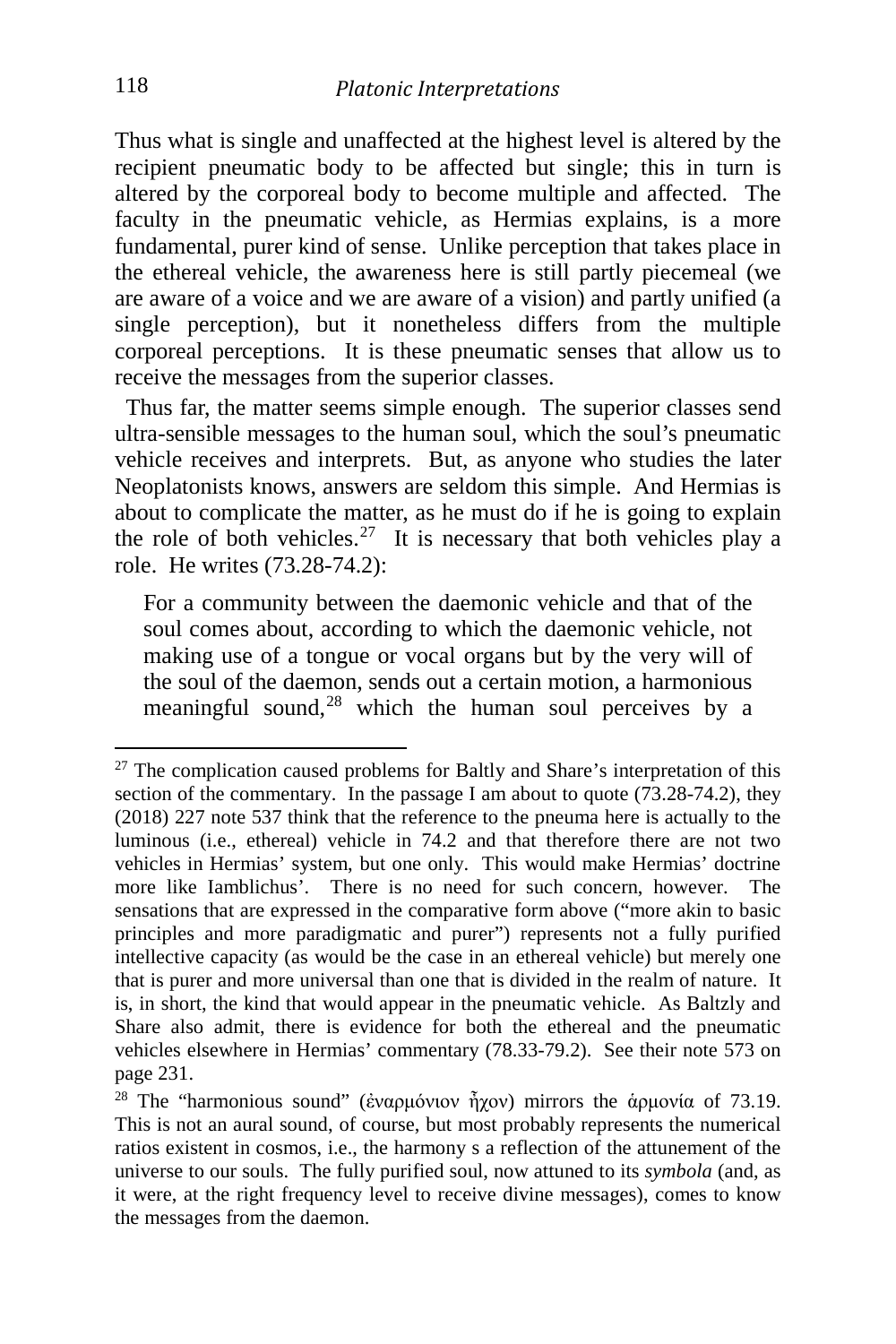perception in its luminous vehicle. (Κοινωνία γὰρ γίνεται τοῦ δαιμονίου ὀχήματος καὶ τοῦ τῆς ψυχῆς· ὅπερ δαιμόνιον ὄχημα, οὐχὶ γλώττῃ χρώμενον καὶ ϕωνητικοῖς ὀργάνοις, ἀλλ' αὐτῷ τῷ βούλεσθαι τὴν τοῦ δαίμονος ψυχὴν, κίνησίν τινα καὶ ἐναρμόνιον ἦχον ἀϕίησι [τὸ ὄχημα] σημαντικὸν, οὗ αἰσθάνεται ἡ ἀνθρώπου ψυχὴ τῇ αἰσθήσει τῇ ἐν τῷ ἀρχοειδεῖ ὀχήματι.)

Human beings, since we are complex creatures with two vehicles and a corporeal body, can be active on any of these three levels. Each level has its own form of sensation, and data received on one level can be interpreted on another. Thus, what may be perceived at the lowest level as a random event, may be received also at the intermediate level as a daemonic message, and it in turn can be explained most clearly at the highest level.<sup>29</sup> This seems to be what Hermias is envisaging here, although the precise operations of the tri-level event are not clearly delineated or explained in what is a small point (about hearing daemonic voices) in a larger commentary.

 Some further evidence of this triple division can be found earlier in the passage about daemonic actions in human lives, where Hermias examines why some people are aware of their personal daemon and others are not. After explaining that awareness of the daemon is dependent on whether or not the soul attends to its daemon properly and has drunk from Lethe appropriately (70.27-71.10), Hermias then turns to the role of what he terms the "arrangement of the universe" (that is, the metaphysical structure of the Neoplatonic universe from the One down to generation, 71.10-11). He writes (71.11-14):

This arrangement of the universe has made one individual suitable for being aware [of his or her daemon] but another not. For this purpose it has allotted to some but not to another the sort of body that bears such symbols in his or her visible body, or pneumatic body, or soul itself. (ἥδε ἡ τάξις τοῦ παντὸς τόνδε μὲν ἐπιτήδειον πρὸς τὸ συναισθάνεσθαι ἐποίησε, τόνδε δὲ οὔ· διὸ καὶ τῷδε μὲν τοιόνδε σῶμα ἐπεκλήρωσεν ὥστε καὶ σύμβολα

<span id="page-11-0"></span><sup>&</sup>lt;sup>29</sup> See 71.19-22, where Hermias gives as examples of such seemingly random events a caught garment, a falling stone, an overheard word, and lightning strike. Those who live at the level of the corporeal body might well interpret these events as random, but one who has ascended to living at the level of the pneumatic vehicle will be able to interpret the events correctly as a daemonic sign.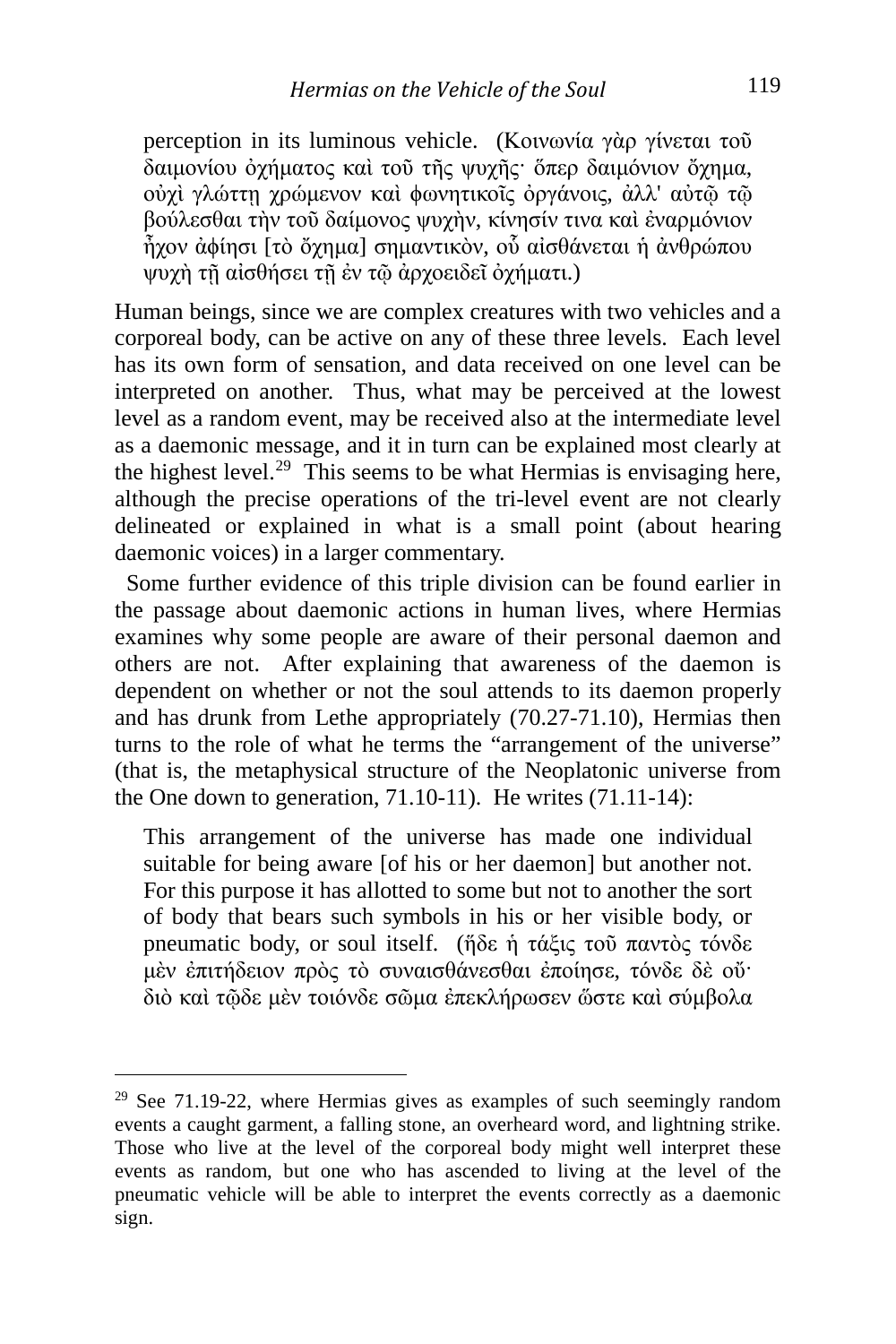ϕέρειν τοιάδε κατά τε τὸ ϕαινόμενον σῶμα κατά τε τὸ πνεῦμα καὶ αὐτὴν τὴν ψυχὴν, τῷδε δὲ οὐδαμῶς.)

These symbols (σύμβολα) are theurgic properties that inhere in a soul that is properly adapted to union with the superior classes and higher divinities.<sup>30</sup> They are psychic attributes akin to sacred stones and other sacred objects that attract the attention and care of the higher powers, who in turn help accomplish the theurgical rites.<sup>31</sup> Whether or not individuals have such *symbola* and at what level they have them is dependent in part on the goodness of the person, that is to say on where they fall in the theurgic scale.[32](#page-12-2) The higher that one ranges in the ascent ritual, the better one knows and attends to one's daemon.<sup>33</sup> The triple division here in Hermias' text mirrors the triple division of bodies. Just as there are corporeal bodies, pneumatic vehicles, and ethereal vehicles, so too there are *symbola* for each level. As we become more adept at theurgy and ascend higher up the chain of being, the *symbola* that we make use of become less material and more fitted to association with the gods.

 Returning to Hermias' "community between the daemonic vehicle and that of the soul" (73.28), we can see now that the daemon, which has both an ethereal and a pneumatic vehicle, can send out a message at either level. For human souls that have the capacity to perceive at the pneumatic level, the daemonic message will be received and interpreted at that level; for human souls that have ascended higher in the ritual and have activated the power of their ethereal vehicles, the message will be received and interpreted by the soul in its ethereal

<span id="page-12-0"></span>i, <sup>30</sup> Baltzly and Share (2018) 225 note 524 associate these *symbola* with natural virtues, but that is too narrow. Natural virtues belong to the lowest class of theurgic neophytes. Hermias clearly sees these *symbola* as connected to other, higher levels of the soul as well. If one were to use the scale of virtues, the lower virtues would pertain to the corporeal body, the purificatory virtues to the pneumatic vehicle, and the theurgic virtues to the ethereal level.

<span id="page-12-1"></span><sup>31</sup> On the doctrine, see Iamblichus, *De Myst*. III.17 and Finamore (2013) 350-351.

<span id="page-12-2"></span> $32$  For the pollution that attaches to the lower level of the soul's existence (body, pneumatic vehicle, and irrational soul) and the sort of purification required for each, see 78.26-79.8. This passage makes clear that once all three sorts of purification are applied, the soul can exist pure in its ethereal vehicle, ready to range higher in the cosmos to Intellect and even to the One itself.

<span id="page-12-3"></span><sup>33</sup> See Iamblichus, *De Myst*. V.18 on the three kinds of persons in the theurgic hierarchy.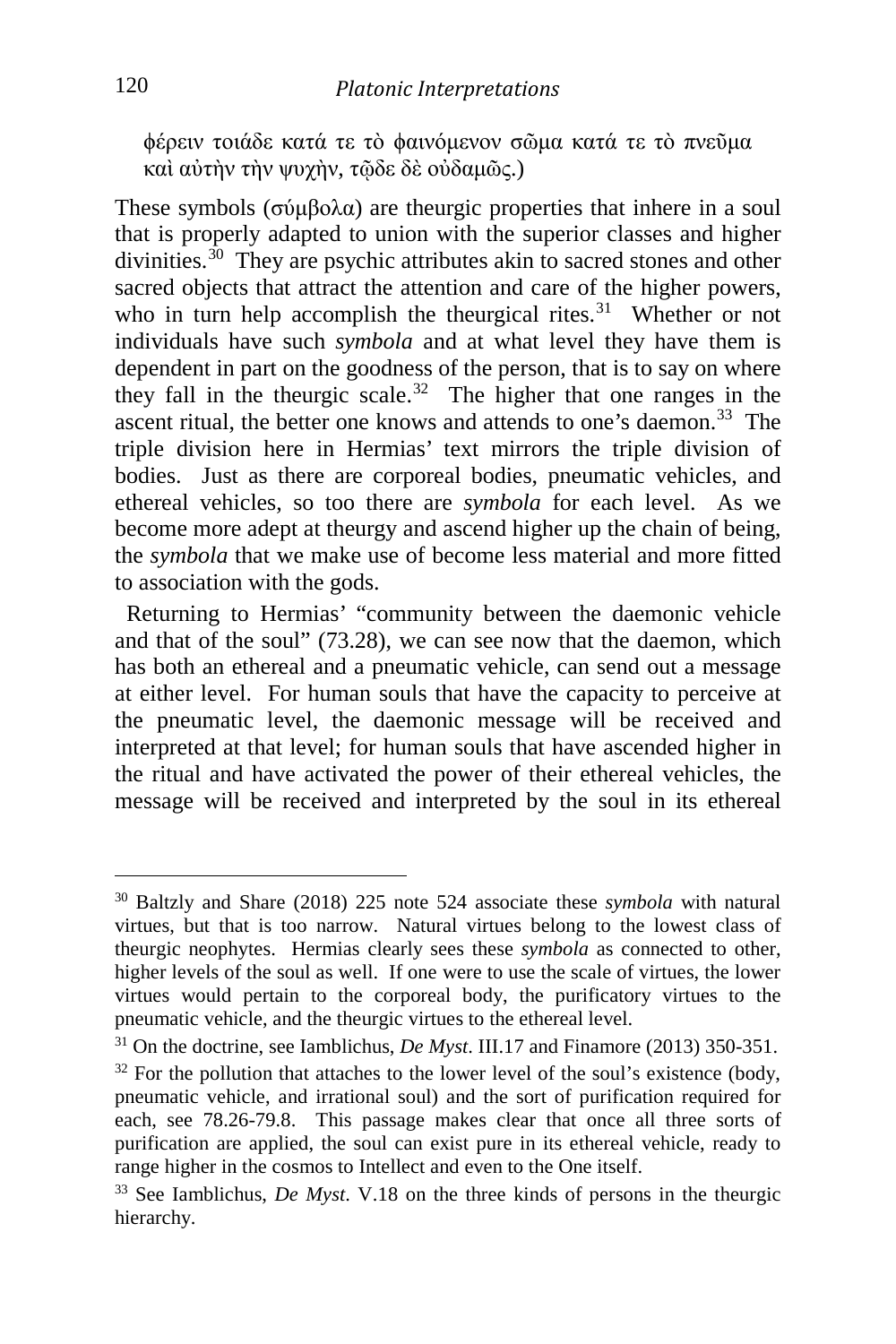vehicle. This is the "arrangement of the universe," according to which we live at different levels of the cosmos.

#### Conclusion

 We began with the question of whether Hermias' interpretation of the vehicle of the soul differed in any significant way from that of Proclus and Syrianus. We discovered that Hermias accepted their triple division of bodies (ethereal vehicle, pneumatic vehicle, and corporeal body). Then, looking at his doctrine of daemonic interaction with human souls, we found that his interpretation of the three levels matched the Procline/Syrianic interpretation as well. For Hermias, as for Proclus, there are two vehicles and the level of one's attainment in theurgy allows one to commune with gods and daemons at different levels. In this matter, at least, Hermias, Syrianus, and Proclus see eye to eye.

### Bibliography

### Editions and Translations of Primary Sources

- Damascius. 1999. *The Philosophical History*. Ed. by P. Athanassiadi. Apamea Cultural Association, Apamea.
- Hermias Alexandrinus, 2012. *Platonis Phaedrum Scholia*. Ed. by C. M. Lucarini, and C. Moreschini. Berlin, DeGruyter.
- Iamblichus. 2013. *Réponse à Porphyre (De Mysteriis)*. Ed. by H. D. Saffrey, A. P. Segonds, and A. Lecerf. Les Belles Lettres, Paris.
- Plato. 1900-1907. *Platonis Opera*. Ed. by J. Burnnett. Oxford University Press, Oxford.
- Proclus. 1906. *Platonis Timaeum Commentaria*, Vol. 3. Ed. by E. Diehl. Teubner, Leipzig.
- -------- 2003. *Théologie Platonicienne*, Vol. 3. Ed. by H. D. Saffrey and L. G. Westerink. Les Belles Lettres, Paris.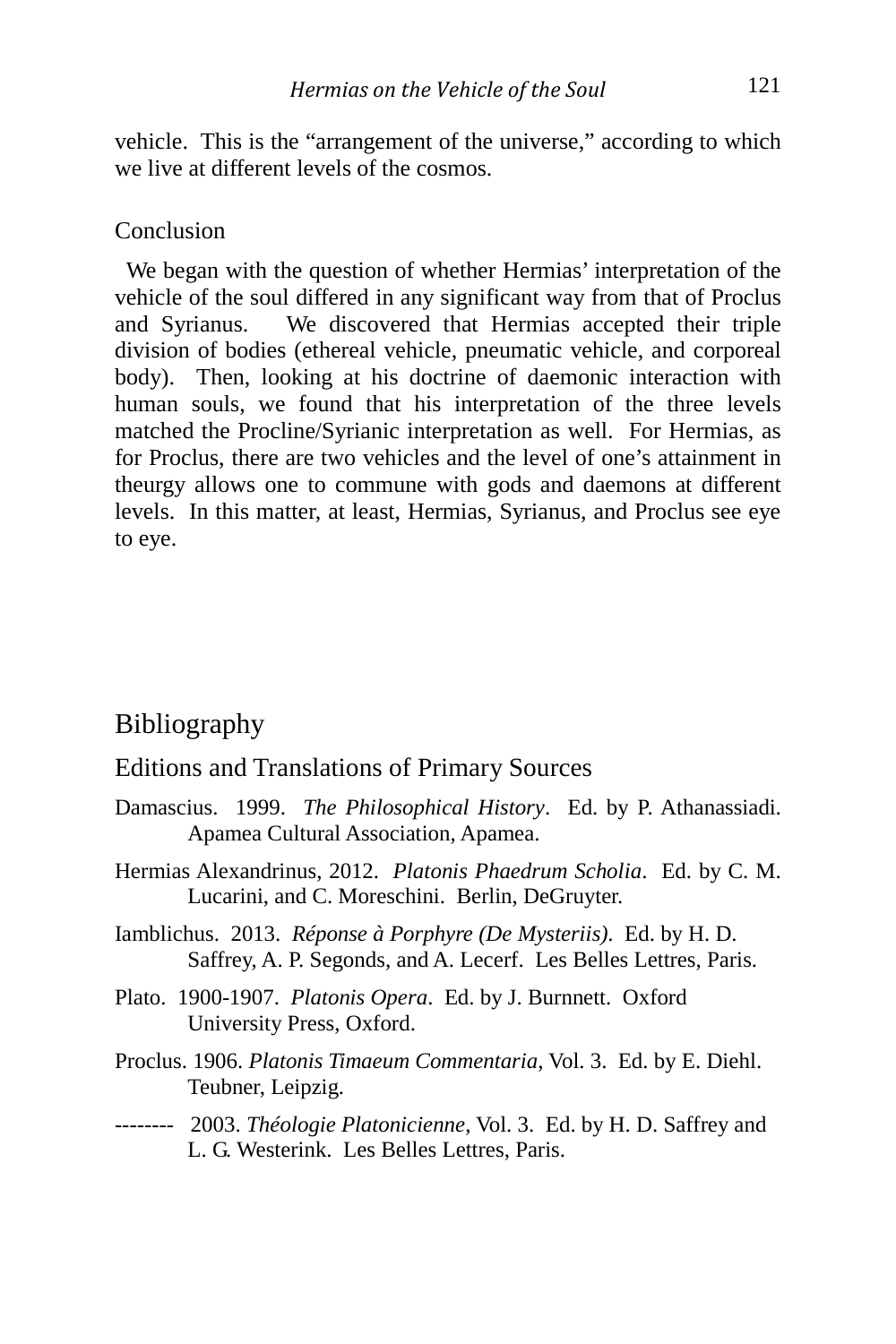Secondary Sources:

- Addey, C. 2014. "The Daimonion of Socrates: Daimones and Divination in Neoplatonism, "in H. Tarrant and D. Layne, *The Neoplatonic Socrates*, University of Pennsylvania Press, Philadelphia, 51-72.
- Athanassiadi, P. 1999. *Damascius: the Philosophical History; Text with Translation and Notes*. Apamea Cultural Association, Athens.
- Aujoulat N. 1991. "Le corps lumineux chez Hermias et ses rapports avec ceux de Synésios, d'Hiéroclès et de Proclus." *Les Études philosophiques*, 289-311.
- Baltzly, B. and Share, M. 2018. *Hermias On Plato Phaedrus 227a-245e*. Bloomsbury Academic, London.
- Bernard, H. (tr.). 1997. *Hermeias von Alexandrien, Kommentar zu Platons Phaidros*. Mohr Siebeck, Tübingen.
- Chlup, R. 2012. *Proclus: An Introduction*. Cambridge University Press, Cambridge.
- Di Pasquale Barbanti, M. 1998. *Ochema-pneuma e phantasia nel neoplatonismo : aspetti psicologici e prospettive religiose*. CUECM, Catania.
- Finamore, J. F. 2019. "Hermias and the Ensoulment of the Pneuma," in J. Finamore, C. P. Manolea, S. K. Wear (eds.) *Studies in Hermias' Commentary on Plato's Phaedrus*, Brill: Leiden, 35-49
- -------- 2019 (This book is not published yet: slated for 2019). "Proclus and the Conjunction of Soul and Body," in S. Slaveva-Griffin and I. Ramelli, *Lovers of the Soul, Lovers of the Body*. Forthcoming.
- -------- 2014. "Plutarch and Apuleius on Socrates' Daemonion," in H. Tarrant and D. Layne, *The Neoplatonic Socrates*, University of Pennsylvania Press, Philadelphia, 36-50.
- -------- 2013. "Iamblichus, Theurgy, and the Soul's Ascent," in V. Adluri, *Philosophy and Salvation in Greek Religion*, DeGruyter, Berlin, 343-355..
- -------- 1985. *Iamblichus and the Theory of the Vehicle of the Soul*. Scholars Press, Chico.
- Longo, A. 2005. *Siriano e i Principi della Scienza*. Bibliopolis, Naples.
- Majercik, R. 1089. *The Chaldaean Oracles: Text, Translation, and Commentary*. Brill, Leiden.